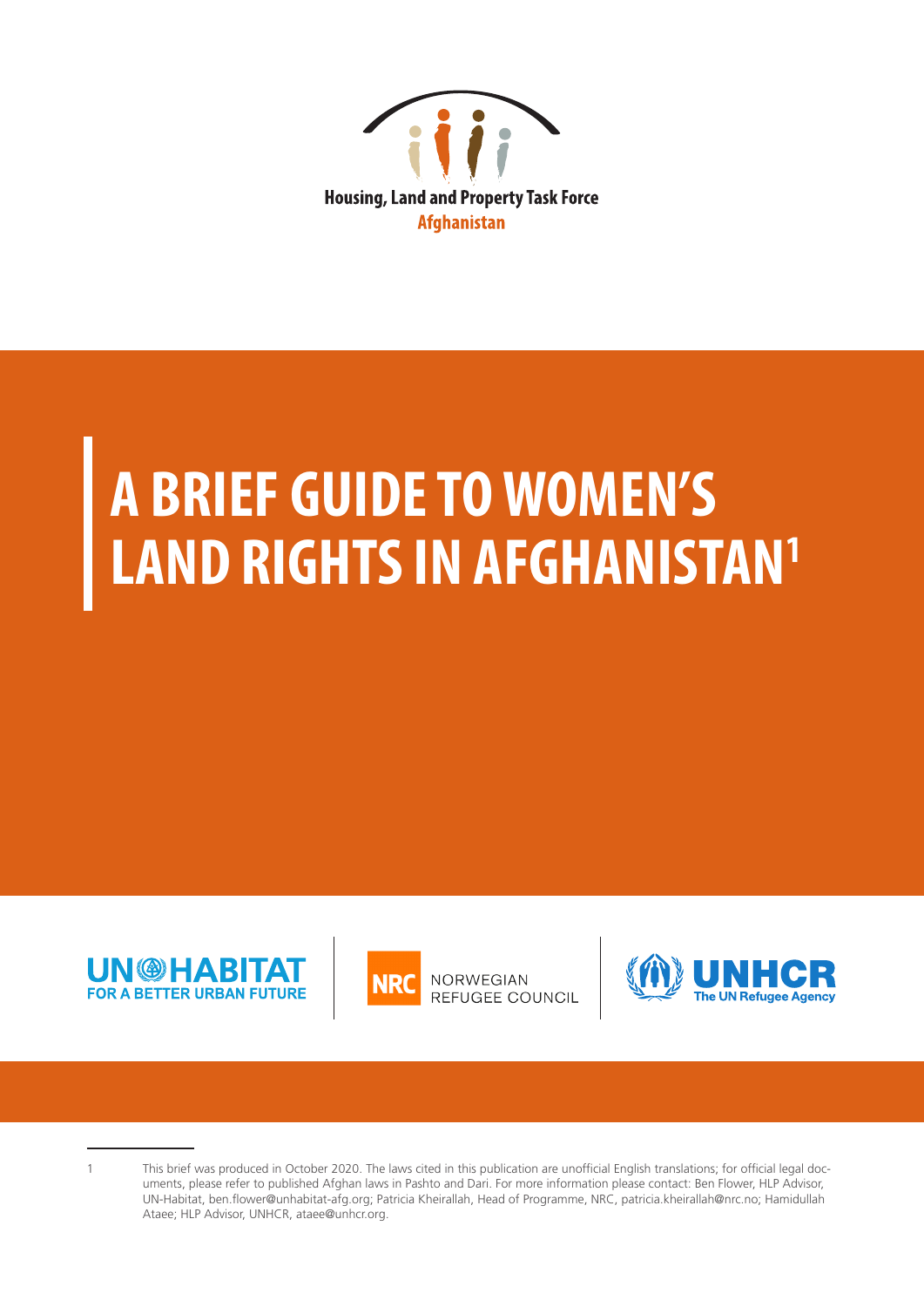This brief provides information on legal mechanisms to protect the Housing, Land and Property (HLP) rights of women in Afghanistan. The guidance note is not a legal document, but provides information and analysis from the Housing, Land and Property Task Force (HLPTF).

The HLPTF is a sub-cluster of the Protection Cluster, and part of Afghanistan's Humanitarian Country Team. The content of this brief is extracted from UN-Habitat's (forthcoming) Housing, Land and Property Rights Guide.

## **Land ownership and gender inequality in Afghanistan**

Unequal access to land is a major cause of gender inequality in Afghanistan. Though no accurate data exist, the HLPTF estimates that less that 5 per cent of land tenure/ownership documents include the name of a female family member.<sup>2</sup> Instead, women's relationship to land in Afghanistan is typically secondary – through her relationship with a male owner. Consequently, gender inequitable land rights constitute a major cause of gender-based asset inequality, particularly given that land is often a household's most valuable asset.

Gender inequitable land rights underpin many forms of gender inequality. Any investments made on male owned property that increase its value or income generating potential entrenches the economic marginalisation women. This has implications for humanitarian and development interventions that invest in upgrading housing, or provide agricultural services, such as fertiliser or irrigation. Women's

constraints to obtaining land documents also has implications for their access to social and economic services, such as formal sector bank loans. Inequitable land rights perpetuate deep-rooted cultural models of gender that underpin the socioeconomic exclusion of women. Land is often viewed as more than an economic asset: as a source of cultural prestige and influence. Hence, the exclusion of women from land ownership contributes to their marginalisation in wider cultural and political dialogues, particularly in decision making fora at the household and community level.

Given its social, economic and cultural importance, equitable access to land is key to securing sustainable gains in Afghan women's empowerment. In response, this brief will highlight the legal mechanisms through which women can access land, and discuss how gender equitable laws can be converted to tangible impacts for women's land rights in Afghanistan.

## **What are the legal frameworks for asserting women's land rights?**

While in practice women have insecure land rights in Afghanistan, in principle there are a number of legal frameworks that protect women's land rights, including the 2004 Constitution and various other laws (Table 1). In this regard, Article 22 of the Constitution prohibits discrimination between the citizens of Afghanistan, and declares the principle that women and men both have rights and duties before the law. Another key document is the 1977 Civil Code, which is drawn from

Sharia Law and thus enjoys a high level of cultural as well as legal legitimacy. The Civil Code provides guaranteed rights of ownership and inheritance of land to both men and women. As detailed in Table 1, The Land Management Law, the Occupancy Certificate law (see HLP legal brief 1), and the PD 305 on land allocation (see HLP legal brief 2) also include important components to promote gender equitable land rights.

<sup>2</sup> This estimate is based on preliminary data from UN-Habitat of 800,000 properties surveyed in Afghanistan's main cities as part of the City for All Progamme.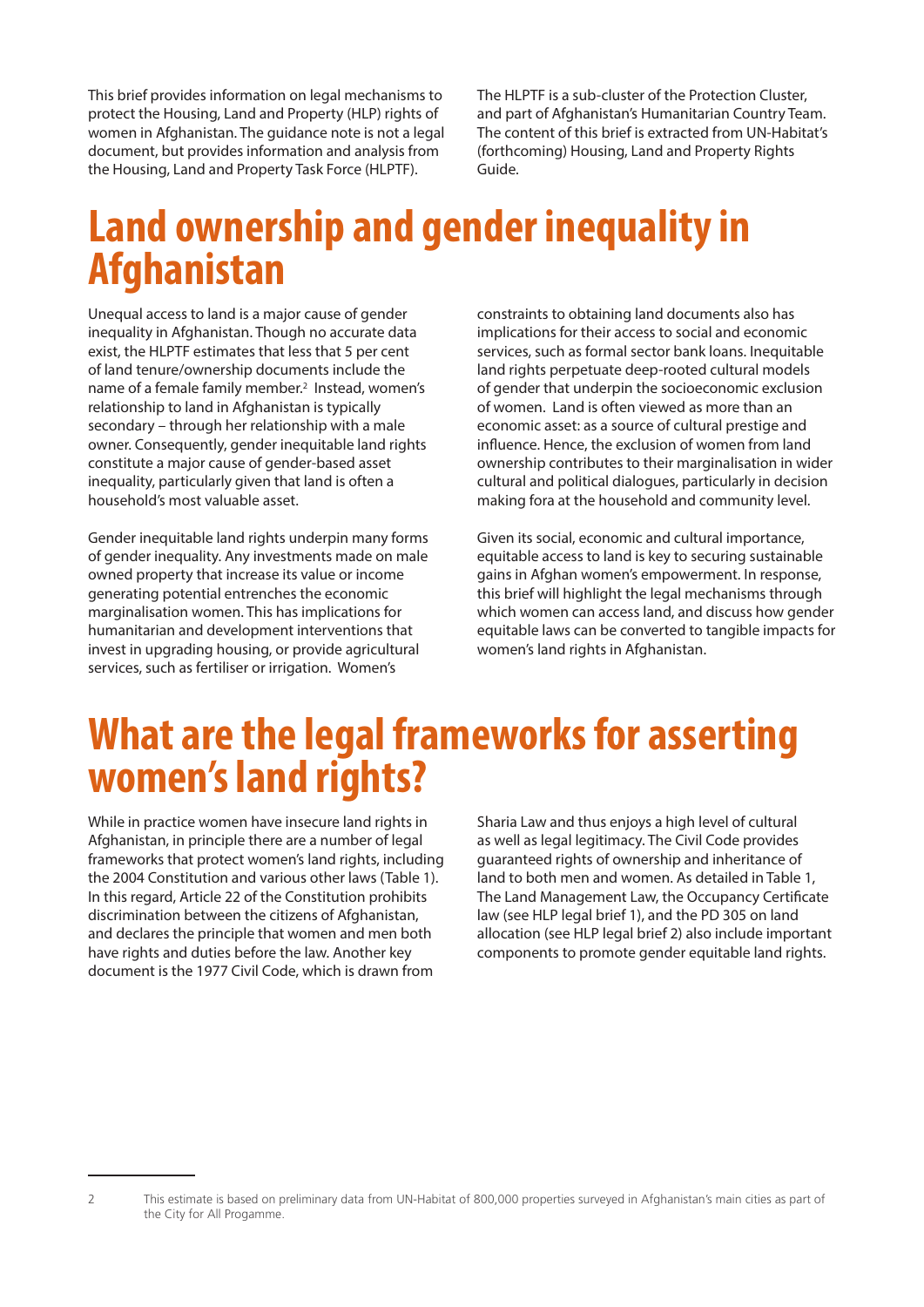#### **Constitution 2004**

#### **The rights of women in relation to accessing land and securing property rights are guaranteed by the Constitution, specifically:**

- Article 22.1 prohibits discrimination by stipulating that "any kind of discrimination and privilege between the citizens of Afghanistan is prohibited".
- Article 22.2 declares that: "women and men have certain rights and duties before the law".
- Article 40.2 declares that: "No one shall be forbidden from acquiring and holding property, unless limited by the provisions of law"<sup>3</sup>.

#### **Civil Code 1977**

#### **The Civil Code of Afghanistan provides comprehensive protection of women's rights, including those relating to land and property:**

- **Inheritance:** women have the right to land and property according to their fixed share as a mother, wife, sister and daughter; women have the right to file a civil suit, if they do not obtain their inheritance share.<sup>4</sup>
- **Dowry:** (mahar) is the exclusive property right of a wife and she has the absolute right to use it exclusively for her use and benefit without any obligation to share with others<sup>5</sup>.
- Will: women have the right to execute specific instructions on her movable or immovable property swtailed in a will as per the provision of the law; the will can be verbal or written<sup>6</sup>.
- **Gift:** women have the right to gift whole or portion of their property as a gift as per the provision of the Civil Code<sup>7</sup>; and
- **State Land Lease:** women have the right to lease state land for various purposes; the duration of the lease can be up to 50 years for non-agriculture purposes and up to 90 years for agricultural purposes<sup>8</sup>.

#### **Land Management Law 2017**

#### **The Land Management Law of 2017 recognizes women's land and property rights. The main rights of women provided by the Land Management Law are as follows:**

- A marriage certificate (marriage contract) is a legally valid document to prove women's ownership of land and property if granted to the wife as her dowry<sup>9</sup>.
- Any Afghan woman meeting the eligibility criteria can apply for land distribution schemes<sup>10</sup>.
- Women have the right sell their land and property and/or their inherited shares<sup>11</sup>.
- Women can lease state land for various purposes as per the provisions of the law<sup>12</sup>; and invest on public private partnership models on state land<sup>13</sup>.

<sup>3</sup> Afghan Constitution, Article 40.2

<sup>4</sup> Civil Code, Article 2001-2004<br>5 Civil Code Article, 110

Civil Code Article, 110

<sup>6</sup> Civil Code, Articles 2103-2104

<sup>7</sup> Civil Code, Articles 1176-1177<br>8 Land Management Law Article

Land Management Law, Article 70

<sup>9</sup> Land Management Law, Article 18.1.1 and 18.1.10<br>10 Land Management Law, Article 54, for details, see o

Land Management Law, Article 54, for details, see chapter 7 and 8 of the law;

<sup>11</sup> Land Management Law, Article 65

<sup>12</sup> Land Management Law, Article 70.1

<sup>13</sup> Land Management Law, Article 77.1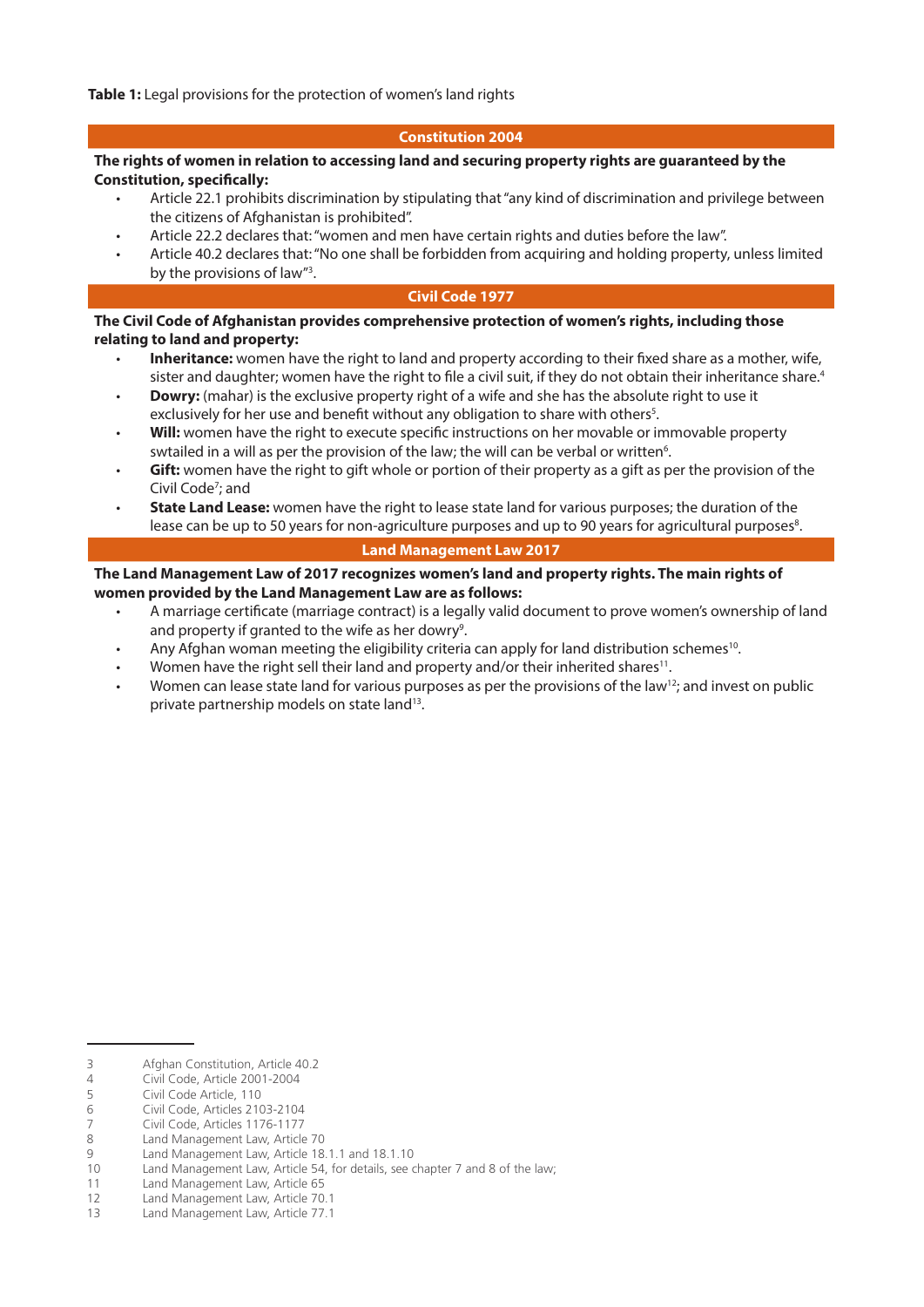#### **Regulation on Managing Affairs of Urban Informal Properties 2018 (Occupancy Certificate Law)**

**Women's land and property rights are protected in the Regulation of Managing the Affairs of Urban Informal Properties as follows:** 

- Women are eligible for Occupancy Certificate (OC) subject to conditions of eligibility being met<sup>14</sup>.
- Women have the right to an equal share of the property documented with an OC, subject to meeting eligibility conditions for the OC<sup>15</sup>.
- Women will have their share of inheritance in such properties in the event their husband's death<sup>16</sup>.
- Women's names will appear on OC as equal shareholder of the property with their husband<sup>17</sup>.
- Women have rights relating to tenancy, either as tenant and/or landlord<sup>18</sup>.
- Women are representatives and permanent members of Cadastral Territorial Unit (CTU) committees in urban informal areas<sup>19</sup>.
- Women participate in dispute resolution during the OC issuance as member of  $CTU<sup>20</sup>$ .
- Women can invest in public-private partnerships to upgrade property in informal areas<sup>21</sup>.

#### **Presidential Decree No. 305 2018**

**Presidential Decree 305 of 2018 on land allocation to returnees, internally displaced persons and families of martyrs is the latest law that aims to reintegrate returnees and distribute state land in various provinces of the country. The key women's land and property rights under this decree are as follows:** 

- Women may be an equal share holder of the property distributed under this decree to returnees or internally displaced persons and their names will appear on the title deed $^{22}$ .
- Women may be a sole owner of the property distributed under this decree to returnees or internally displaced persons.<sup>23</sup>

### **How can women acquire land rights in practice?**

The legal frameworks cited in Table 1 detail a range of routes through which women can acquire land rights in principle. This section of the brief will outline some of the main mechanisms through which women can acquire property in practice, and the challenges associated with them.

**1. Purchase** The 2017 Land Management Law provides that men and women enjoy equal access to property rights (see Table 1). Hence, the law permits women to transact property through sale and purchase. According to Islamic traditions, women are also permitted to retain an income distinct from their husbands, and can do with it as they choose. These facets of Islam and Afghan law should in theory facilitate women's access to housing, land and property. In practice, however, women's role typically is confined to unpaid work in the domestic sphere, and so women have less income to purchase

property than men. Because of this, and other cultural practices that privilege men's participation in property markets, women are far less likely to acquire property through purchase than men.

**2. Inheritance** Key laws detail women's rights to inherit land; in particular, the Civil Code grants women comprehensive inherence rights (see Table 1). It should be noted that under Sharia law, a woman's share is half that of the man's in cases where there is both a male and female heir. In practice, however, cultural practices often pressure women to give up her share of inheritance. Daughters tend to relinquish their inherited land rights to their brothers, while widows who inherit land commonly transfer it to their sons or brothers. In the rare cases where women do retain control of inherited land, they usually have no brothers and are not married.

18 Civil Code, Article 1322-1323

<sup>14</sup> Regulation on Managing Affairs of Informal Properties, Article 8.2-3.1.2<br>15 Regulation on Managing Affairs of Informal Properties, Article 9.7

Regulation on Managing Affairs of Informal Properties, Article 9.7

<sup>16</sup> Regulation on Managing Affairs of Informal Properties, Article 9.8

<sup>17</sup> Regulation on Managing Affairs of Informal Properties, Article 9.7

<sup>19</sup> Regulation on Managing Affairs of Informal Properties, Article 6.1

<sup>20</sup> Regulation on Managing Affairs of Informal Properties, Article 19

<sup>21</sup> Regulation on Managing Affairs of Informal Properties, Article 20.1.2

<sup>22</sup> Presidential decree No. 305, Article 13.3

<sup>23</sup> Presidential decree No. 305, Article 14